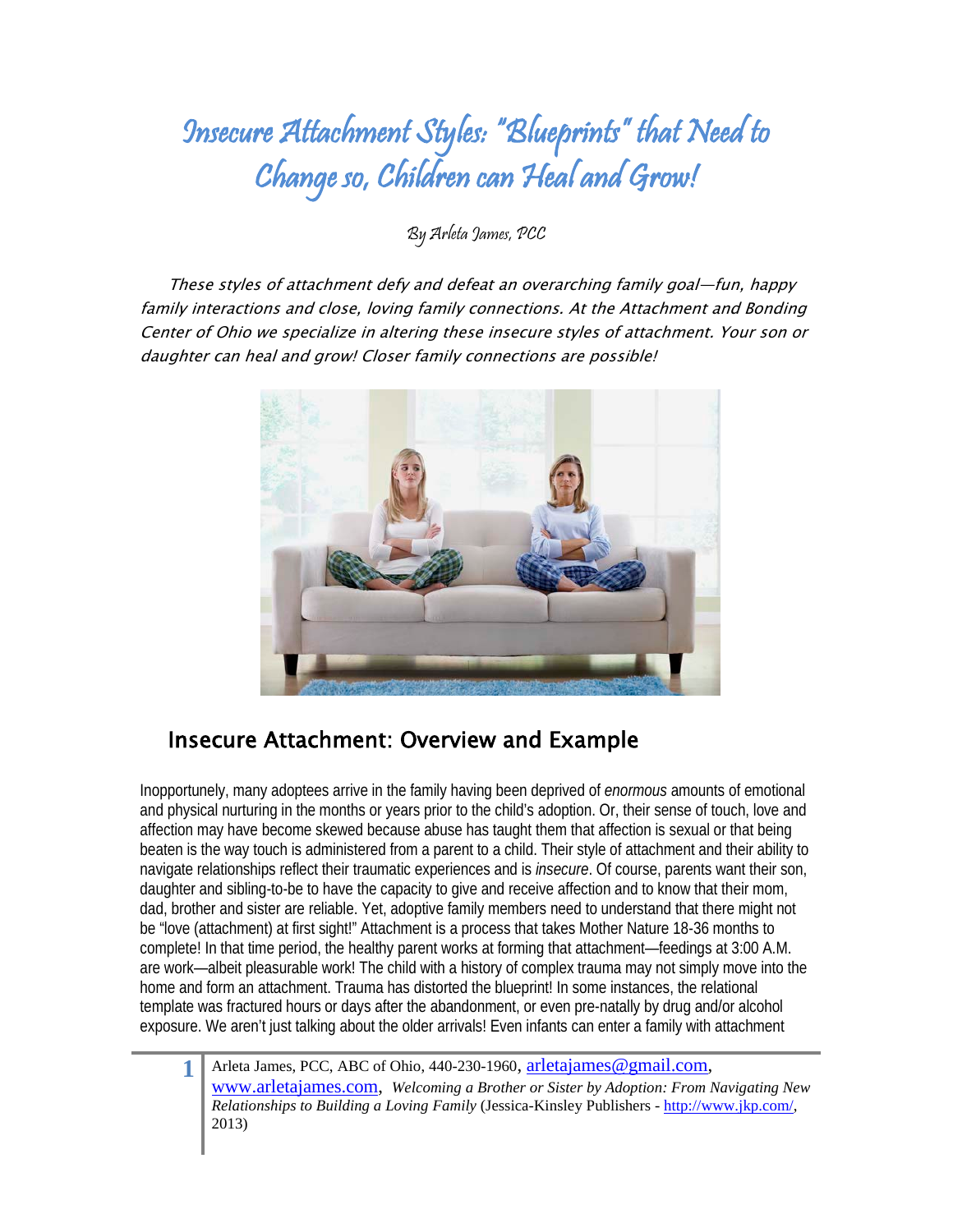interruptions! Therefore, forming an attachment to your adopted son or daughter—and between your resident sons and daughters—may take work—a lot of it!

> Clay was adopted from India at age 2½. He entered his adoptive home with a view of adults as uncaring because of his pre-adoptive abandonment and institutional deprivation. He felt as if there was something wrong with him, and that this inherent defect caused the lack of nurture he received in the orphanage. He also thought this had led his birthmother to abandon him. So, he sought to make himself unlovable to his new family. He refused to shower. He hoarded food that would spoil in his bedroom. Foul odors would permeate the home. He would often wear the same clothes day after day. He spent long periods of time in his room away from the family. He refused to participate in family fun such as watching movies or playing cards.

> Clay's parents sought years of professional services to help Clay form meaningful relationships with them and their younger birth son. Finally, when he was age 13, a successful course of therapy was implemented. Today, Clay seeks interaction with the family. His sense of self has improved significantly. He no longer keeps bologna under his bed and he bathes daily! Board games are becoming a weekly event for Clay and his little brother.

This example illustrates that attachment difficulties impact each member of the family. Clay's parents were sad that he could not enjoy being with the family. They lamented the child they had hoped for when they traveled to India. There was anger as well for the negative behaviors that daily affected the running of the family. He was unable to reciprocate affection. He cringed each time he was hugged by his mother, father or brother. Overall, he paid very little attention to his younger brother, who desperately wanted Clay to play with him. Clay and his family lived under these circumstances for approximately ten years before finding an effective treatment. In essence, they worked for ten years to develop a relationship with their son, and between their sons!

### Insecure Attachment Styles

Four main styles of insecure develop when a care giver and an infant don't attune well. Newcomers arriving with a pattern of insecure attachment will adversely impact parents and the children already present in the family at the time of the adoption.

### Avoidant Attachment

This child's model of relationships is that parents or others are not all that useful in meeting needs. So, there is no point in seeking assistance. Connecting is limited; this adoptee refrains from engaging in meaningful interactions. There is little willingness to explore the environment or to play. The desire—early in life—to have an emotional connection was so frustrating that this child learned to tune out in order to survive

2 Arleta James, PCC, ABC of Ohio, 440-230-1960, [arletajames@gmail.com,](mailto:arletajames@gmail.com) [www.arletajames.com,](http://www.arletajames.com/) *Welcoming a Brother or Sister by Adoption: From Navigating New Relationships to Building a Loving Family* (Jessica-Kinsley Publishers - [http://www.jkp.com/,](http://www.jkp.com/) 2013)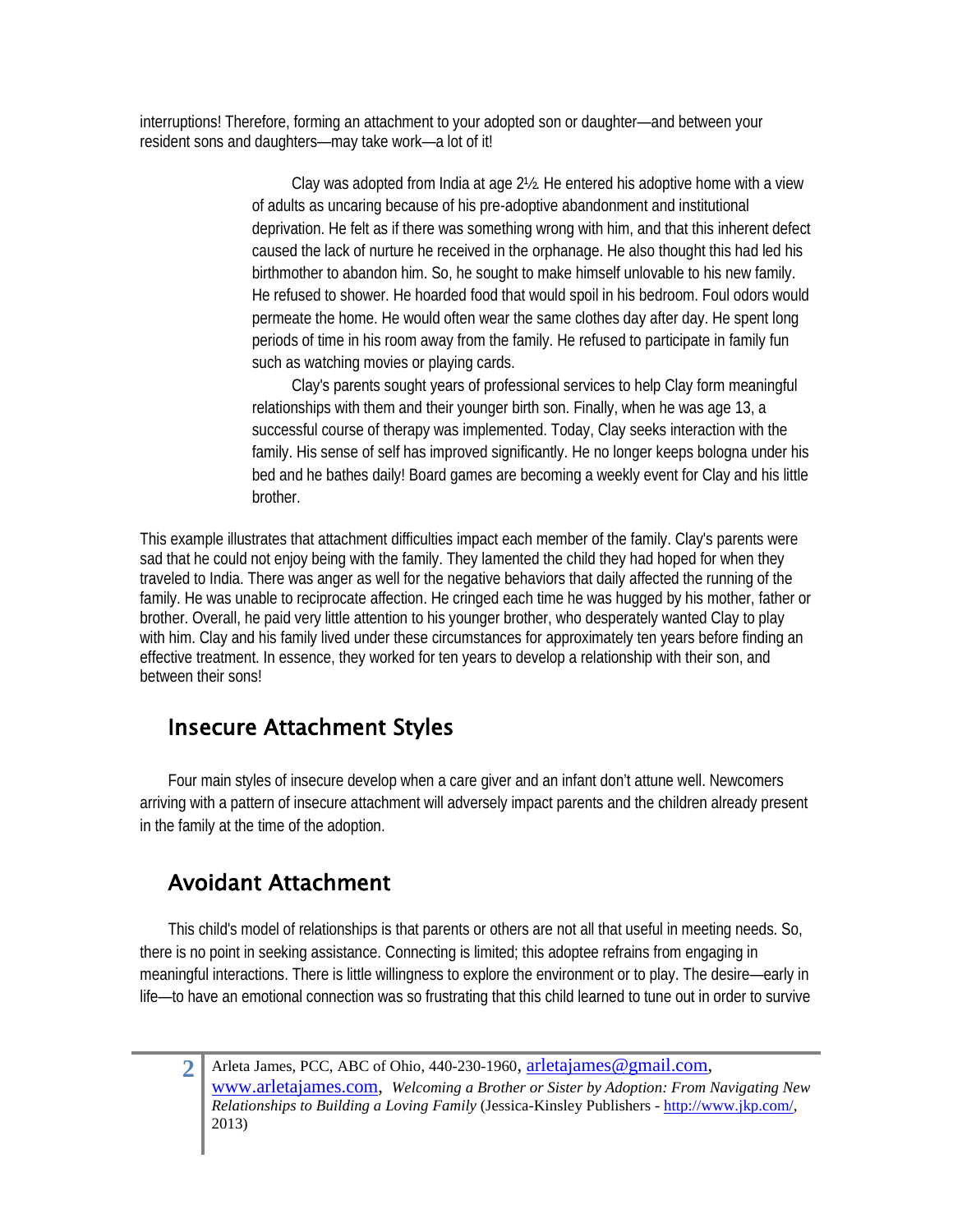the rejecting, neglecting relationship. Family members of children with avoidant attachment commonly report,

"He never asks for any help."

"He takes what he wants without asking."

"He stares when he wants something. He won't ask."

"He never asks politely. It is always a demand. 'I'm thirsty.'"

"He is always bored. He can never think of anything to do."

"She doesn't play."

"We came home from our birth son's band concert. He didn't even act like he noticed we had been gone."

"He can be alone in his room so long that we forget he is there."

"As soon as someone starts talking, she glazes over."

"He's always where the family isn't. If we're watching a movie, he's in his room. If we're in the front yard cleaning up, he's behind the house."

"She wanders off when we are shopping or she walks way ahead of us."

#### Ambivalent Attachment

This attachment style has two subtypes. One is demonstrated by a child who is anxious or "clingy." This child fears the parent may disappear at any moment. These children display considerable distress when separated from parents, although they often aren't comforted when the parent returns. In fact, the returning caregiver may be met with anger and a rejection of their efforts to re-connect with the adoptee. The focus of this child is on the parent. He wants to dominate the parent's time and attention.

Parents of these ambivalently attached children may arrive at therapy saying,

"I can barely go to the bathroom. She is at the door wondering if I am in there!"

"We try to go out with friends and he acts so 'bad' the babysitter or our other kids call. We have to return home."

"She follows me throughout the house. If I turn around, I practically run into her."

"She can't sleep in her own bed at night. She has to get in bed with us, or we find her on the floor next to our bed."

"He won't go to sleep until my husband, who works second shift, gets home from work. He has to know we are both in the house before he will go to bed."

"She can't go to a sleepover."

"She has to be with us at church. She won't stay in the Sunday school class."

"She interrupts when any of my other children try to talk with me."

"If I am trying to help one of the other kids, he'll create such a disturbance that I have to tend to him."

A second type of ambivalent attachment is seen in the child who appears to "push" and "pull"—"I want you." "I don't want you." These children had birthparents or caregivers who exhibited inconsistency in

| 3   Arleta James, PCC, ABC of Ohio, 440-230-1960, arletajames@gmail.com,                            |
|-----------------------------------------------------------------------------------------------------|
| www.arletajames.com, Welcoming a Brother or Sister by Adoption: From Navigating New                 |
| <i>Relationships to Building a Loving Family (Jessica-Kinsley Publishers - http://www.jkp.com/,</i> |
| 2013)                                                                                               |
|                                                                                                     |